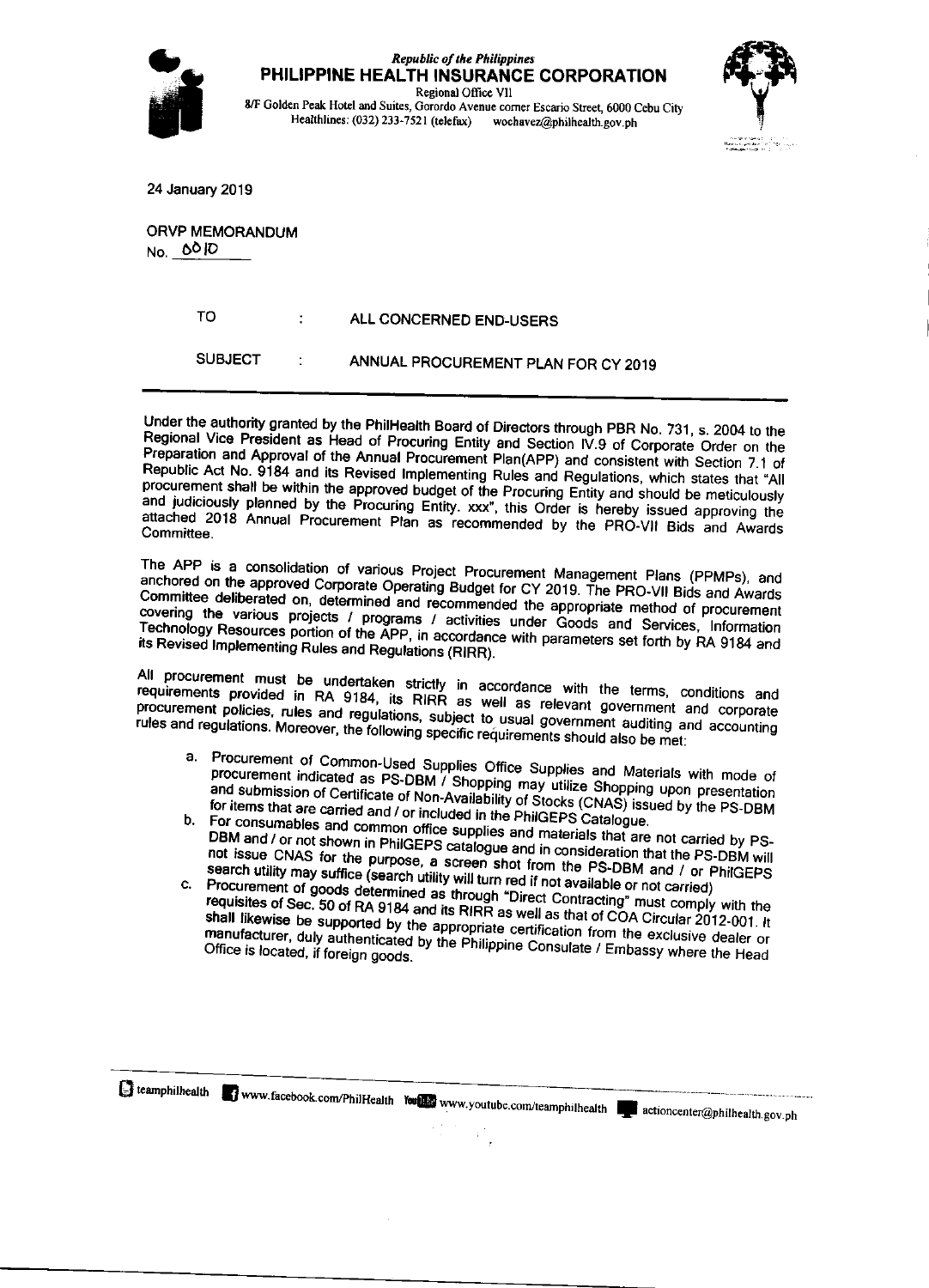Updating of the PPMPs and the consolidated APP shall be undertaken when there is change in projects, programs and activities contained in the 2019 APP following procedures defined in RA 9184, its RIRR and relevant and appropriate internal issuances.

 $\bar{1}$ 

÷,

 $\frac{1}{3}$ 

 $\bar{\tau}$ 

LOURDES F. DIOCSON Regional Vice President<br>PRO VII

 $\overline{1}$ 

 $\cdot$ 

 $\hat{\mathbf{v}}$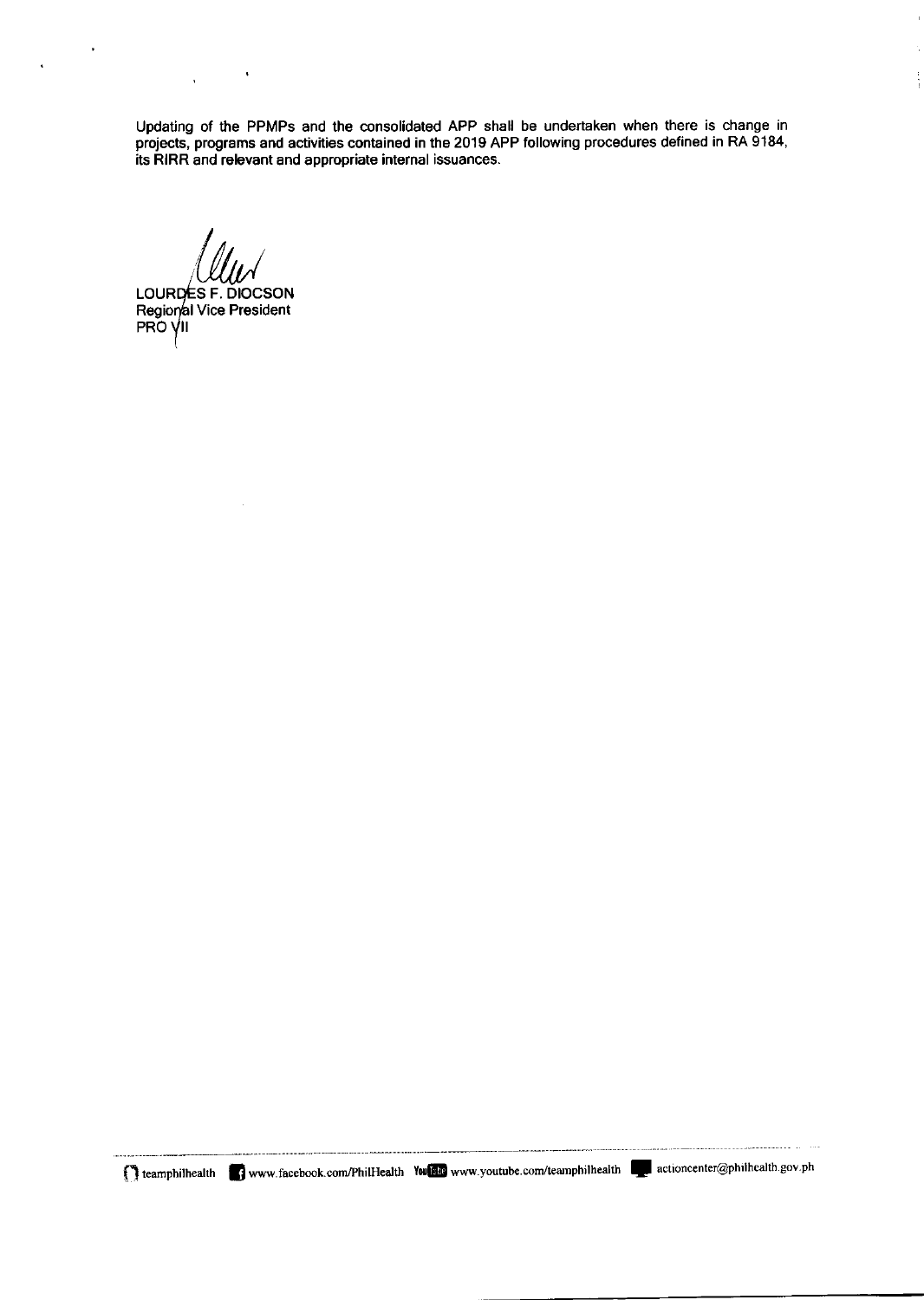Calendar Year 2019

**BAC Information and Technology Resoources**

ANNUAL PROCUREMENT PLAN

# **Philippine Health Insurance Corporation** *Republic of the Philippines*

|                                                             |                                                                                                                                                        |            |                             |                             |             |            | SCHEDULE FOR EACH PROCUREMENT ACTIVITY |                     |            |                     |            |                                                    |            |                |               | <b>Estimated Budget</b> |               |         |
|-------------------------------------------------------------|--------------------------------------------------------------------------------------------------------------------------------------------------------|------------|-----------------------------|-----------------------------|-------------|------------|----------------------------------------|---------------------|------------|---------------------|------------|----------------------------------------------------|------------|----------------|---------------|-------------------------|---------------|---------|
| Procurement Program/Project PMO /                           | Mode of<br>End-User Procurement                                                                                                                        | Conference | Pre-Proc Ads/Post of<br>ITB | Pre-Bid<br>Conference Check | Eligibility | Sub/Open   | Bid<br>of Bids Evaluation              | Post Qual Notice of | Award      | Contract<br>Signing | Notice to  | Delivery Acceptance<br>Proceed Completion Turnover |            | Fund<br>Source | Total         | <b>MOOE</b>             | CO            | Remarks |
| Procurement of IT Equipment and Software<br>1st Quarter     |                                                                                                                                                        |            |                             |                             |             |            |                                        |                     |            |                     |            |                                                    |            |                |               |                         |               |         |
| Philhealth Regional Office VII Public                       | Bidding   Negotiated<br>Procurement - Small<br>Value Procurement                                                                                       | JAN        | JAN                         | JAN                         |             | JAN        |                                        | JAN                 | FEB        | FEB                 | <b>MAR</b> | <b>MAR</b>                                         | <b>MAR</b> | COB            | 169,100.00    |                         | 169,100.00    |         |
| 2nd Quarter                                                 |                                                                                                                                                        |            |                             |                             |             |            |                                        |                     |            |                     |            |                                                    |            |                |               |                         |               |         |
| Philhealth Regional Office VII Public Bidding               |                                                                                                                                                        | FEB        | FEB                         | <b>MAR</b>                  |             | <b>MAR</b> |                                        | <b>MAR</b>          | <b>MAR</b> | APR                 | APR        | APR                                                | MAY        | COB            | 102,925.83    |                         | 102,925.83    |         |
| 3rd Quarter                                                 |                                                                                                                                                        |            |                             |                             |             |            |                                        |                     |            |                     |            |                                                    |            |                |               |                         |               |         |
| Philhealth Regional Office VII Public Bidding               |                                                                                                                                                        | JUN        | JUN                         | JUN                         |             | JUN        |                                        | JUN                 | JUL        | JUL                 | AUG        | AUG                                                | AUG        | COB            | 15,539,130.39 |                         | 15,539,130.39 |         |
|                                                             |                                                                                                                                                        |            |                             |                             |             |            |                                        |                     |            |                     |            |                                                    |            |                | 15,811,156.22 | 0.00                    | 15,811,156.22 |         |
| Procurement of IT Supplies                                  |                                                                                                                                                        |            |                             |                             |             |            |                                        |                     |            |                     |            |                                                    |            |                |               |                         |               |         |
| 1st Quarter                                                 |                                                                                                                                                        |            |                             |                             |             |            |                                        |                     |            |                     |            |                                                    |            |                |               |                         |               |         |
| Philhealth Regional Office VII Negotiated                   | Procurement - PS-<br>DBM/Shopping Negotiat<br>Procurement - Small<br>Value<br>Procurement   Negotiate<br>Procurement - PS-<br><b>DBM</b>               | FEB        | FEB                         |                             |             |            |                                        |                     |            |                     |            | <b>MAR</b>                                         | MAR        | COB            | 1,494,528.60  | 1,494,528.60            |               |         |
| 2nd Quarter                                                 |                                                                                                                                                        |            |                             |                             |             |            |                                        |                     |            |                     |            |                                                    |            |                |               |                         |               |         |
| Philhealth Regional Office VII Negotiated                   | Procurement - PS-<br>DBM/Shopping Negotiat<br>Procurement - Small<br>Value Procurement                                                                 | APR        | APR                         |                             |             |            |                                        |                     |            |                     |            | MAY                                                | MAY        | COB            | 1,097,851.44  | 1,097,851.44            |               |         |
| 3rd Quarter                                                 |                                                                                                                                                        |            |                             |                             |             |            |                                        |                     |            |                     |            |                                                    |            |                |               |                         |               |         |
| Philhealth Regional Office VII<br>$\sim$ 441. $\sim$ $\sim$ | Negotiated<br>Procurement - Small<br>Value<br>Procurement   Negotiate<br>Procurement - PS-<br>DBM/Shopping   Public<br>Bidding   Direct<br>Contracting | JUL        | JUL                         |                             |             |            |                                        |                     |            | JUL                 |            | AUG                                                | AUG        | COB            | 2,847,593.64  | 2,847,593.64            |               |         |

4th Quarter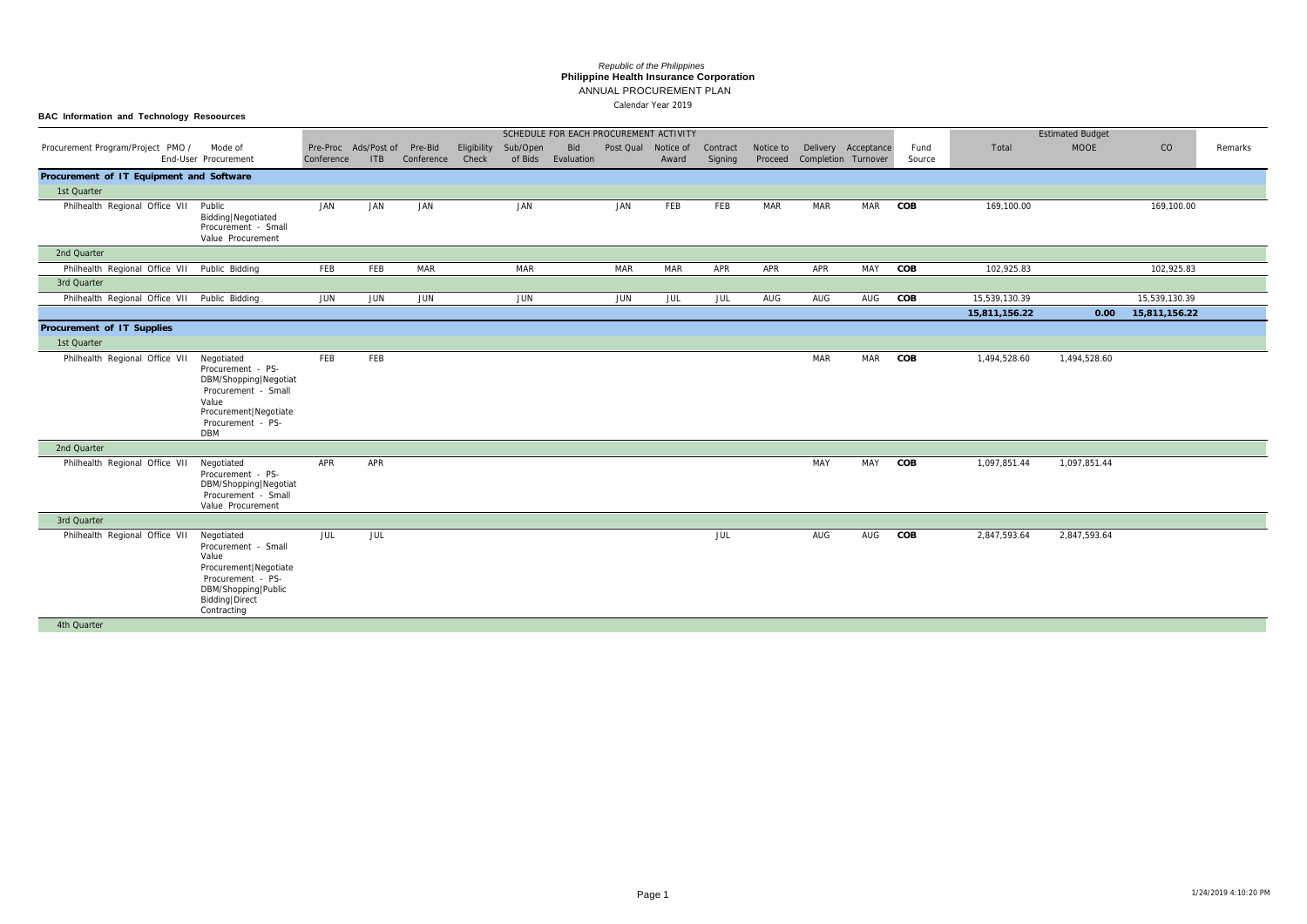|                                       |                                                                                                                          |            |                             |                       |                      |          | SCHEDULE FOR EACH PROCUREMENT ACTIVITY |                     |       |                     |                      |                                            |            |                |              | <b>Estimated Budget</b> |              |         |
|---------------------------------------|--------------------------------------------------------------------------------------------------------------------------|------------|-----------------------------|-----------------------|----------------------|----------|----------------------------------------|---------------------|-------|---------------------|----------------------|--------------------------------------------|------------|----------------|--------------|-------------------------|--------------|---------|
| Procurement Program/Project PMO /     | Mode of<br>End-User Procurement                                                                                          | Conference | Pre-Proc Ads/Post of<br>ITB | Pre-Bid<br>Conference | Eligibility<br>Check | Sub/Open | Bid<br>of Bids Evaluation              | Post Qual Notice of | Award | Contract<br>Signing | Notice to<br>Proceed | Delivery Acceptance<br>Completion Turnover |            | Fund<br>Source | Total        | <b>MOOE</b>             | CO           | Remarks |
| Procurement of Office Equipment       |                                                                                                                          |            |                             |                       |                      |          |                                        |                     |       |                     |                      |                                            |            |                |              |                         |              |         |
| 1st Quarter                           |                                                                                                                          |            |                             |                       |                      |          |                                        |                     |       |                     |                      |                                            |            |                |              |                         |              |         |
| Philhealth Regional Office VII Public | Bidding   Negotiated<br>Procurement - Small<br>Value Procurement                                                         | JAN        | JAN                         | JAN                   |                      | JAN      |                                        | JAN                 | FEB   | FEB                 | MAR                  | MAR                                        | MAR        | COB            | 7,010,100.00 |                         | 7,010,100.00 |         |
| 2nd Quarter                           |                                                                                                                          |            |                             |                       |                      |          |                                        |                     |       |                     |                      |                                            |            |                |              |                         |              |         |
| Philhealth Regional Office VII Public | Bidding   Negotiated<br>Procurement - Small<br>Value Procurement                                                         | APR        | APR                         |                       |                      |          |                                        |                     |       | MAY                 |                      | MAY                                        | JUN        | COB            | 180,323.81   |                         | 180,323.81   |         |
| 3rd Quarter                           |                                                                                                                          |            |                             |                       |                      |          |                                        |                     |       |                     |                      |                                            |            |                |              |                         |              |         |
| Philhealth Regional Office VII        | Negotiated<br>Procurement - Small<br>Value<br>Procurement   Public<br>Bidding                                            | JUL        | JUL                         |                       |                      |          |                                        |                     |       | JUL                 |                      | AUG                                        | AUG        | COB            | 2,318,166.89 |                         | 2,318,166.89 |         |
|                                       |                                                                                                                          |            |                             |                       |                      |          |                                        |                     |       |                     |                      |                                            |            |                | 9,508,590.70 | 0.00                    | 9,508,590.70 |         |
| Procurement of Furniture and Fixtures |                                                                                                                          |            |                             |                       |                      |          |                                        |                     |       |                     |                      |                                            |            |                |              |                         |              |         |
| 1st Quarter                           |                                                                                                                          |            |                             |                       |                      |          |                                        |                     |       |                     |                      |                                            |            |                |              |                         |              |         |
| Philhealth Regional Office VII Public | Bidding   Negotiated<br>Procurement - Small<br>Value Procurement                                                         | JAN        | JAN                         | JAN                   |                      | JAN      |                                        | JAN                 | FEB   | FEB                 | MAR                  | MAR                                        | <b>MAR</b> | COB            | 908,941.00   |                         | 908,941.00   |         |
| 2nd Quarter                           |                                                                                                                          |            |                             |                       |                      |          |                                        |                     |       |                     |                      |                                            |            |                |              |                         |              |         |
| Philhealth Regional Office VII Public | Bidding   Negotiated<br>Procurement - Small<br>Value Procurement                                                         | APR        | APR                         |                       |                      |          |                                        |                     |       | MAY                 |                      | MAY                                        | JUN        | COB            | 692,065.00   |                         | 692,065.00   |         |
| 3rd Quarter                           |                                                                                                                          |            |                             |                       |                      |          |                                        |                     |       |                     |                      |                                            |            |                |              |                         |              |         |
| Philhealth Regional Office VII        | Public<br>Bidding   Negotiated<br>Procurement - PS-<br>DBM/Shopping Negotiat<br>Procurement - Small<br>Value Procurement | JUN        | JUN                         | JUN                   |                      | JUN      |                                        | JUN                 | JUL   | JUL                 | AUG                  | AUG                                        | AUG        | COB            | 1,899,782.50 |                         | 1,899,782.50 |         |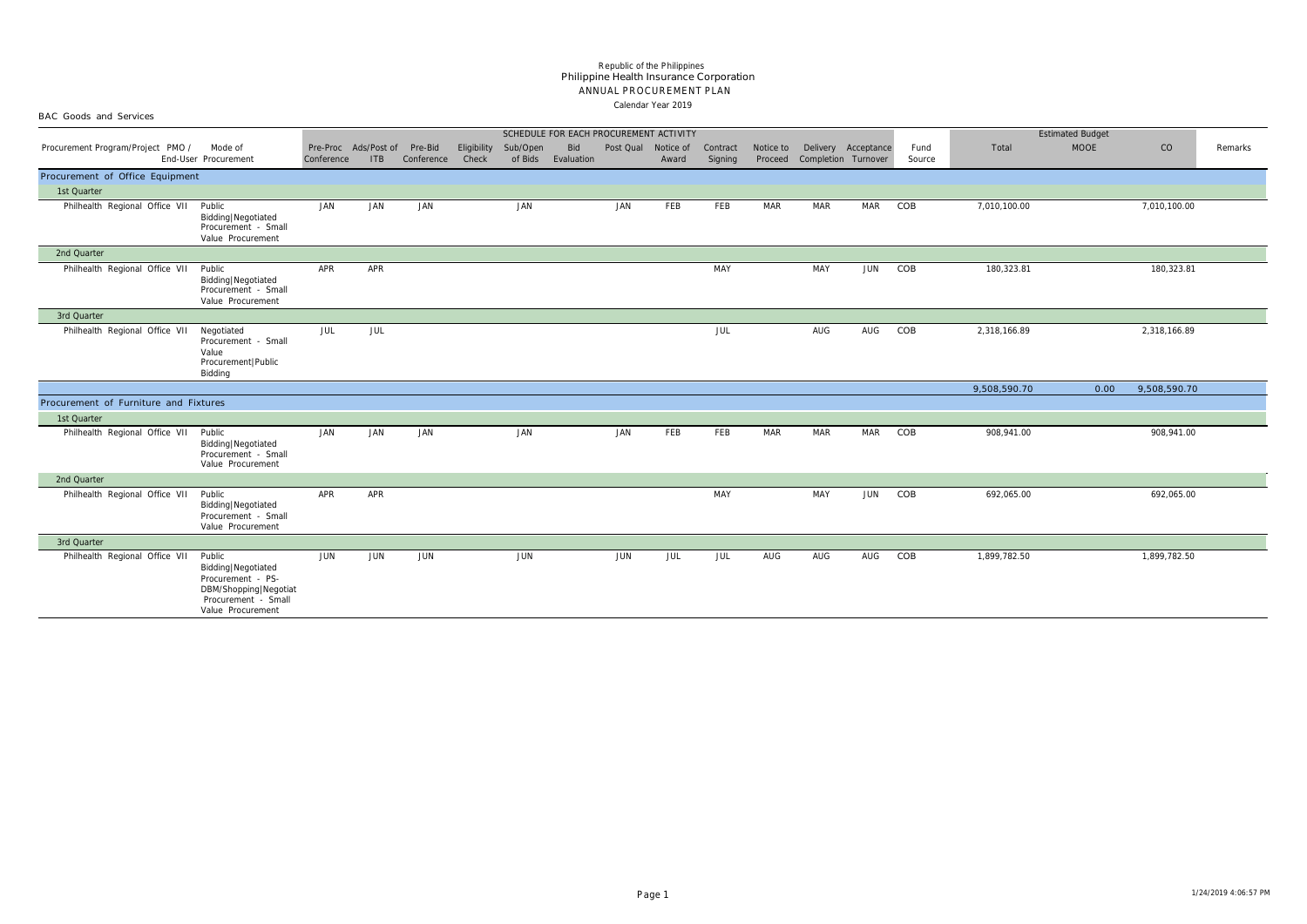|                                                         |                                                                                                      |                                            |            |            |                      |          |                           | SCHEDULE FOR EACH PROCUREMENT ACTIVITY |       |                     |                      |                                            |            |                |              | <b>Estimated Budget</b> |              |         |
|---------------------------------------------------------|------------------------------------------------------------------------------------------------------|--------------------------------------------|------------|------------|----------------------|----------|---------------------------|----------------------------------------|-------|---------------------|----------------------|--------------------------------------------|------------|----------------|--------------|-------------------------|--------------|---------|
| Procurement Program/Project PMO /                       | Mode of<br>End-User Procurement                                                                      | Pre-Proc Ads/Post of Pre-Bid<br>Conference | <b>ITB</b> | Conference | Eligibility<br>Check | Sub/Open | Bid<br>of Bids Evaluation | Post Qual Notice of                    | Award | Contract<br>Signing | Notice to<br>Proceed | Delivery Acceptance<br>Completion Turnover |            | Fund<br>Source | Total        | <b>MOOE</b>             | CO           | Remarks |
|                                                         |                                                                                                      |                                            |            |            |                      |          |                           |                                        |       |                     |                      |                                            |            |                | 3,500,788.50 | 0.00                    | 3,500,788.50 |         |
| Procurement of Regular Office Supplies                  |                                                                                                      |                                            |            |            |                      |          |                           |                                        |       |                     |                      |                                            |            |                |              |                         |              |         |
| 1st Quarter                                             |                                                                                                      |                                            |            |            |                      |          |                           |                                        |       |                     |                      |                                            |            |                |              |                         |              |         |
| Philhealth Regional Office VII                          | Negotiated<br>Procurement - PS-<br>DBM/Shopping Negotiat<br>Procurement - Small<br>Value Procurement | JAN                                        | JAN        |            |                      |          |                           |                                        |       |                     |                      | FEB                                        | FEB        | COB            | 831,002.34   | 831,002.34              |              |         |
| 2nd Quarter                                             |                                                                                                      |                                            |            |            |                      |          |                           |                                        |       |                     |                      |                                            |            |                |              |                         |              |         |
| Philhealth Regional Office VII                          | Negotiated<br>Procurement - PS-<br>DBM/Shopping Negotiat<br>Procurement - Small<br>Value Procurement | APR                                        | APR        |            |                      |          |                           |                                        |       |                     |                      | MAY                                        | MAY        | COB            | 574,687.39   | 574,687.39              |              |         |
| 3rd Quarter                                             |                                                                                                      |                                            |            |            |                      |          |                           |                                        |       |                     |                      |                                            |            |                |              |                         |              |         |
| Philhealth Regional Office VII                          | Negotiated<br>Procurement - PS-<br>DBM/Shopping Negotiat<br>Procurement - Small<br>Value Procurement | JUN                                        | JUN        |            |                      |          |                           |                                        |       | JUN                 |                      | JUL                                        | AUG        | COB            | 1,877,574.90 | 1,877,574.90            |              |         |
| 4th Quarter                                             |                                                                                                      |                                            |            |            |                      |          |                           |                                        |       |                     |                      |                                            |            |                |              |                         |              |         |
| Philhealth Regional Office VII                          | Negotiated<br>Procurement - PS-<br>DBM/Shopping Negotiat<br>Procurement - Small<br>Value Procurement | OCT                                        | OCT        |            |                      |          |                           |                                        |       |                     |                      | <b>NOV</b>                                 | <b>NOV</b> | COB            | 480,769.93   | 480,769.93              |              |         |
|                                                         |                                                                                                      |                                            |            |            |                      |          |                           |                                        |       |                     |                      |                                            |            |                | 3,764,034.56 | 3,764,034.56            | 0.00         |         |
| Procurement of Accountable Forms                        |                                                                                                      |                                            |            |            |                      |          |                           |                                        |       |                     |                      |                                            |            |                |              |                         |              |         |
| 1st Quarter                                             |                                                                                                      |                                            |            |            |                      |          |                           |                                        |       |                     |                      |                                            |            |                |              |                         |              |         |
| Philhealth Regional Office VII National Printing Office |                                                                                                      | FEB                                        | FEB        |            |                      |          |                           |                                        |       |                     |                      | <b>MAR</b>                                 | MAR        | COB            | 35,835.50    | 35,835.50               |              |         |
| 2nd Quarter                                             |                                                                                                      |                                            |            |            |                      |          |                           |                                        |       |                     |                      |                                            |            |                |              |                         |              |         |
| Philhealth Regional Office VII National Printing Office |                                                                                                      | MAY                                        | MAY        |            |                      |          |                           |                                        |       |                     |                      | JUN                                        | JUN        | COB            | 35,835.50    | 35,835.50               |              |         |
| 3rd Quarter                                             |                                                                                                      |                                            |            |            |                      |          |                           |                                        |       |                     |                      |                                            |            |                |              |                         |              |         |
| Philhealth Regional Office VII                          | National Printing Office                                                                             | JUL                                        | JUL        |            |                      |          |                           |                                        |       |                     |                      | AUG                                        | AUG        | COB            | 35,835.50    | 35,835.50               |              |         |
| 4th Quarter                                             |                                                                                                      |                                            |            |            |                      |          |                           |                                        |       |                     |                      |                                            |            |                |              |                         |              |         |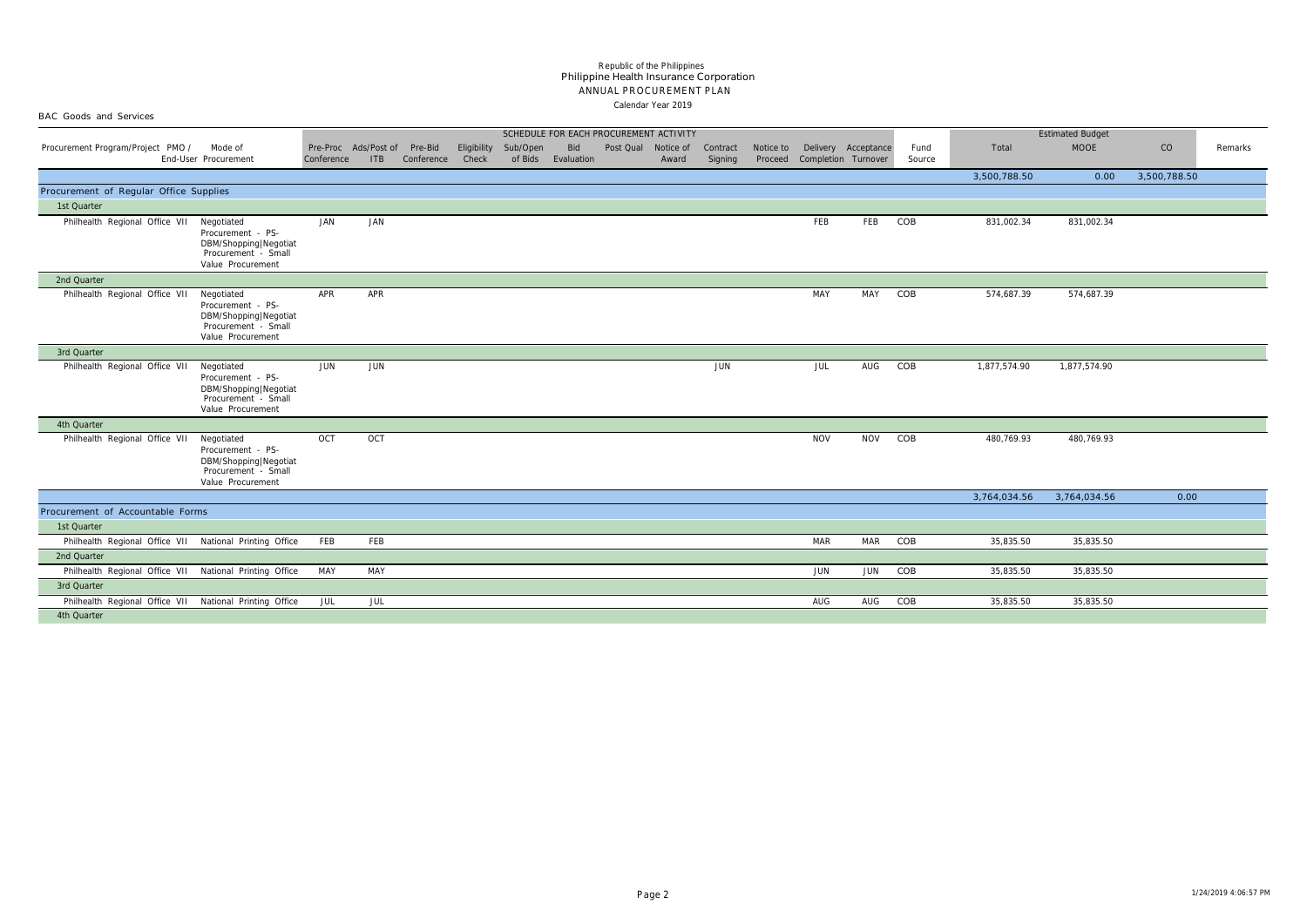| BAC Goods and Services                                                |                                                                                        |            |                                    |                             |             |          |                           |                                        |       |                     |                      |                                            |            |                |            |                         |      |         |
|-----------------------------------------------------------------------|----------------------------------------------------------------------------------------|------------|------------------------------------|-----------------------------|-------------|----------|---------------------------|----------------------------------------|-------|---------------------|----------------------|--------------------------------------------|------------|----------------|------------|-------------------------|------|---------|
|                                                                       |                                                                                        |            |                                    |                             |             |          |                           | SCHEDULE FOR EACH PROCUREMENT ACTIVITY |       |                     |                      |                                            |            |                |            | <b>Estimated Budget</b> |      |         |
| Procurement Program/Project PMO / Mode of                             | End-User Procurement                                                                   | Conference | Pre-Proc Ads/Post of<br><b>ITB</b> | Pre-Bid<br>Conference Check | Eligibility | Sub/Open | Bid<br>of Bids Evaluation | Post Qual Notice of                    | Award | Contract<br>Signing | Notice to<br>Proceed | Delivery Acceptance<br>Completion Turnover |            | Fund<br>Source | Total      | <b>MOOE</b>             | CO   | Remarks |
| Philhealth Regional Office VII National Printing Office               |                                                                                        | OCT        | OCT                                |                             |             |          |                           |                                        |       |                     |                      | <b>NOV</b>                                 | <b>NOV</b> | COB            | 35,835.50  | 35,835.50               |      |         |
|                                                                       |                                                                                        |            |                                    |                             |             |          |                           |                                        |       |                     |                      |                                            |            |                | 143,342.00 | 143,342.00              | 0.00 |         |
| Procurement of Drug and Medicines                                     |                                                                                        |            |                                    |                             |             |          |                           |                                        |       |                     |                      |                                            |            |                |            |                         |      |         |
| 1st Quarter                                                           |                                                                                        |            |                                    |                             |             |          |                           |                                        |       |                     |                      |                                            |            |                |            |                         |      |         |
| Philhealth Regional Office VII Negotiated                             | Procurement - Small<br>Value Procurement                                               | JAN        | JAN                                |                             |             |          |                           |                                        |       | FEB                 |                      | MAR                                        | MAR        | COB            | 5,566.58   | 5,566.58                |      |         |
| 2nd Quarter                                                           |                                                                                        |            |                                    |                             |             |          |                           |                                        |       |                     |                      |                                            |            |                |            |                         |      |         |
| Philhealth Regional Office VII Negotiated                             | Procurement - Small<br>Value Procurement                                               | MAY        | MAY                                |                             |             |          |                           |                                        |       | MAY                 |                      | JUN                                        | JUN        | COB            | 1,564.40   | 1,564.40                |      |         |
| 3rd Quarter                                                           |                                                                                        |            |                                    |                             |             |          |                           |                                        |       |                     |                      |                                            |            |                |            |                         |      |         |
| Philhealth Regional Office VII Negotiated                             | Procurement - Small<br>Value Procurement                                               | JUL        | JUL                                |                             |             |          |                           |                                        |       | JUL                 |                      | AUG                                        | AUG        | COB            | 5,122.35   | 5,122.35                |      |         |
| 4th Quarter                                                           |                                                                                        |            |                                    |                             |             |          |                           |                                        |       |                     |                      |                                            |            |                |            |                         |      |         |
| Philhealth Regional Office VII Negotiated                             | Procurement - Small<br>Value Procurement                                               | OCT        | OCT                                |                             |             |          |                           |                                        |       | OCT                 |                      | <b>NOV</b>                                 | <b>NOV</b> | COB            | 1,564.40   | 1,564.40                |      |         |
|                                                                       |                                                                                        |            |                                    |                             |             |          |                           |                                        |       |                     |                      |                                            |            |                | 13,817.73  | 13,817.73               | 0.00 |         |
| Procurement of Medical, Dental and Laboratory Supplies<br>1st Quarter |                                                                                        |            |                                    |                             |             |          |                           |                                        |       |                     |                      |                                            |            |                |            |                         |      |         |
| Philhealth Regional Office VII Negotiated                             | Procurement - PS-<br>DBM/Shopping Negotiat<br>Procurement - Small<br>Value Procurement | FEB        | FEB                                |                             |             |          |                           |                                        |       |                     |                      | MAR                                        | MAR        | COB            | 12,537.77  | 12,537.77               |      |         |
| 2nd Quarter                                                           |                                                                                        |            |                                    |                             |             |          |                           |                                        |       |                     |                      |                                            |            |                |            |                         |      |         |
| Philhealth Regional Office VII Negotiated                             | Procurement - PS-<br>DBM/Shopping                                                      | MAY        | MAY                                |                             |             |          |                           |                                        |       |                     |                      | JUN                                        | JUN        | COB            | 11,378.14  | 11,378.14               |      |         |
| 3rd Quarter                                                           |                                                                                        |            |                                    |                             |             |          |                           |                                        |       |                     |                      |                                            |            |                |            |                         |      |         |
| Philhealth Regional Office VII Negotiated                             | Procurement - PS-<br>DBM/Shopping                                                      | <b>JUL</b> | JUL                                |                             |             |          |                           |                                        |       |                     |                      | AUG                                        | AUG        | COB            | 12,086.72  | 12,086.72               |      |         |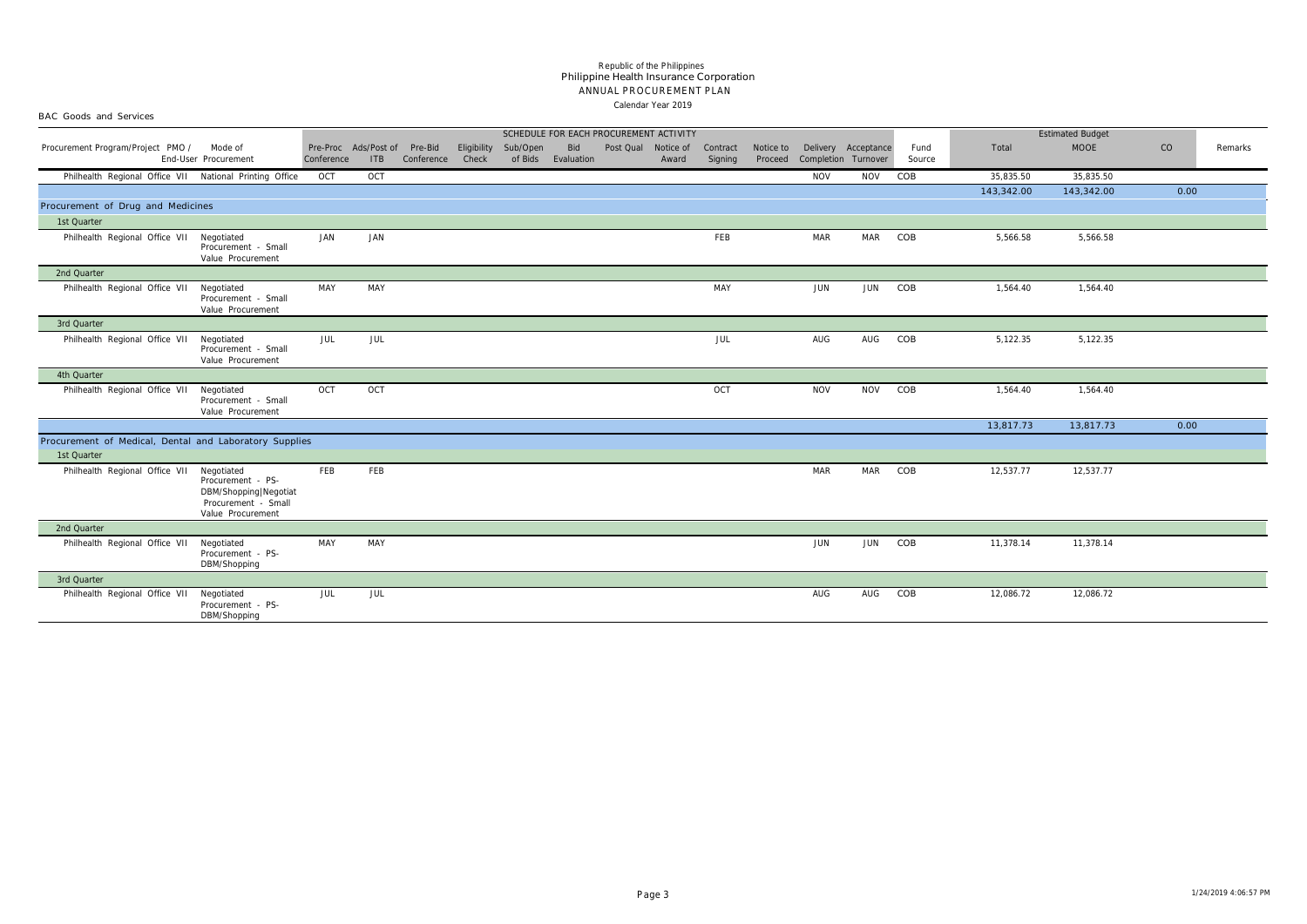BAC Goods and Services

|                                                                     |                                                                                                            |            |            |                                            |                      |                     |                   | SCHEDULE FOR EACH PROCUREMENT ACTIVITY |       |                     |         |            |                                                      |                |            | <b>Estimated Budget</b> |      |         |
|---------------------------------------------------------------------|------------------------------------------------------------------------------------------------------------|------------|------------|--------------------------------------------|----------------------|---------------------|-------------------|----------------------------------------|-------|---------------------|---------|------------|------------------------------------------------------|----------------|------------|-------------------------|------|---------|
| Procurement Program/Project PMO /                                   | Mode of<br>End-User Procurement                                                                            | Conference | <b>ITB</b> | Pre-Proc Ads/Post of Pre-Bid<br>Conference | Eligibility<br>Check | Sub/Open<br>of Bids | Bid<br>Evaluation | Post Qual Notice of                    | Award | Contract<br>Signing | Proceed |            | Notice to Delivery Acceptance<br>Completion Turnover | Fund<br>Source | Total      | <b>MOOE</b>             | CO   | Remarks |
| 4th Quarter                                                         |                                                                                                            |            |            |                                            |                      |                     |                   |                                        |       |                     |         |            |                                                      |                |            |                         |      |         |
| Philhealth Regional Office VII                                      | Negotiated<br>Procurement - PS-<br>DBM/Shopping                                                            | OCT        | OCT        |                                            |                      |                     |                   |                                        |       |                     |         | <b>NOV</b> | <b>NOV</b>                                           | COB            | 7,334.12   | 7,334.12                |      |         |
|                                                                     |                                                                                                            |            |            |                                            |                      |                     |                   |                                        |       |                     |         |            |                                                      |                | 43,336.75  | 43,336.75               | 0.00 |         |
| Procurement of Gasoline, Oil and Lubricants                         |                                                                                                            |            |            |                                            |                      |                     |                   |                                        |       |                     |         |            |                                                      |                |            |                         |      |         |
| Philhealth Regional Office VII                                      | Direct<br>Contracting Negotiated<br>Procurement - Small<br>Value Procurement                               | JAN        | JAN        |                                            |                      |                     |                   |                                        | FEB   | FEB                 | MAR     | MAR        | MAR COB                                              |                | 592,380.00 | 592,380.00              |      |         |
|                                                                     |                                                                                                            |            |            |                                            |                      |                     |                   |                                        |       |                     |         |            |                                                      |                | 592,380.00 | 592,380.00              | 0.00 |         |
| Procurement of Semi-Expendable Machinery and Equipment Expenses     |                                                                                                            |            |            |                                            |                      |                     |                   |                                        |       |                     |         |            |                                                      |                |            |                         |      |         |
| 1st Quarter                                                         |                                                                                                            |            |            |                                            |                      |                     |                   |                                        |       |                     |         |            |                                                      |                |            |                         |      |         |
| Philhealth Regional Office VII                                      | Negotiated<br>Procurement - Small<br>Value Procurement                                                     | JAN        | JAN        |                                            |                      |                     |                   |                                        |       | FEB                 |         | MAR        | MAR                                                  | COB            | 123,330.32 | 123,330.32              |      |         |
| 2nd Quarter                                                         |                                                                                                            |            |            |                                            |                      |                     |                   |                                        |       |                     |         |            |                                                      |                |            |                         |      |         |
| Philhealth Regional Office VII                                      | Negotiated<br>Procurement - Small<br>Value Procurement                                                     | <b>MAR</b> | <b>MAR</b> |                                            |                      |                     |                   |                                        |       | APR                 |         | MAY        | MAY                                                  | COB            | 75,317.77  | 75,317.77               |      |         |
| 3rd Quarter                                                         |                                                                                                            |            |            |                                            |                      |                     |                   |                                        |       |                     |         |            |                                                      |                |            |                         |      |         |
| Philhealth Regional Office VII                                      | Negotiated<br>Procurement - Small<br>Value<br>Procurement   Negotiate<br>Procurement - PS-<br>DBM/Shopping | JUL        | JUL        |                                            |                      |                     |                   |                                        |       | JUL                 |         | AUG        | AUG                                                  | COB            | 60,475.90  | 60,475.90               |      |         |
|                                                                     |                                                                                                            |            |            |                                            |                      |                     |                   |                                        |       |                     |         |            |                                                      |                | 259,123.99 | 259,123.99              | 0.00 |         |
| Procurement of Semi-Expendable Machinery and Equipment Expenses     |                                                                                                            |            |            |                                            |                      |                     |                   |                                        |       |                     |         |            |                                                      |                |            |                         |      |         |
| 3rd Quarter                                                         |                                                                                                            |            |            |                                            |                      |                     |                   |                                        |       |                     |         |            |                                                      |                |            |                         |      |         |
| Philhealth Regional Office VII                                      | Negotiated<br>Procurement - Small<br>Value Procurement                                                     | JUL        | <b>JUL</b> |                                            |                      |                     |                   |                                        |       | JUL                 |         | AUG        | AUG                                                  | COB            | 2,259.31   | 2,259.31                |      |         |
|                                                                     |                                                                                                            |            |            |                                            |                      |                     |                   |                                        |       |                     |         |            |                                                      |                | 2,259.31   | 2,259.31                | 0.00 |         |
| Procurement of Semi-Expendable Furniture, Fixtures and Book Expense |                                                                                                            |            |            |                                            |                      |                     |                   |                                        |       |                     |         |            |                                                      |                |            |                         |      |         |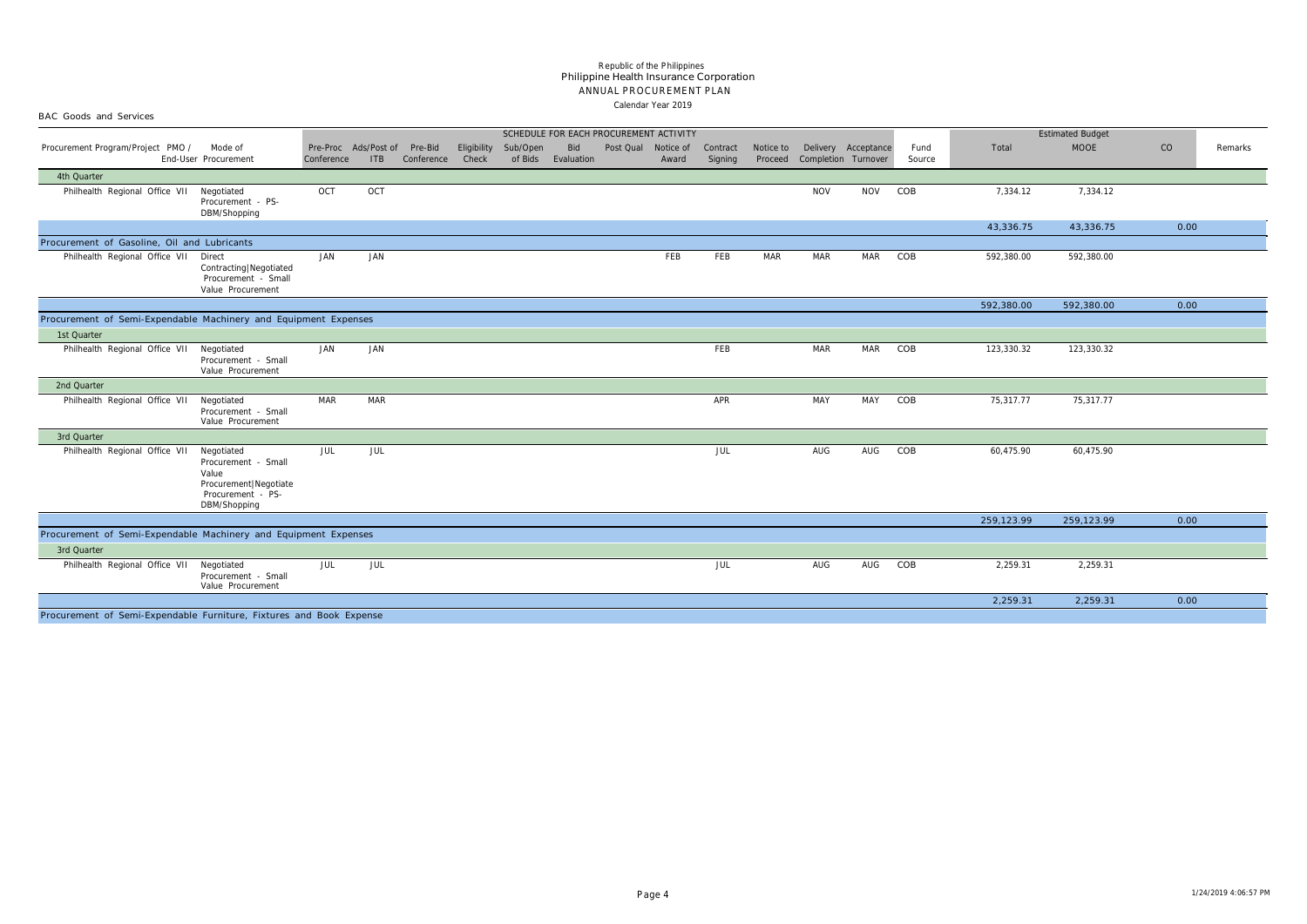| onlo ooddo and och need                                             |                                                                               |            |                              |            |       |                      |                    |                                        |            |          |     |                               |            |        |              |                         |      |         |
|---------------------------------------------------------------------|-------------------------------------------------------------------------------|------------|------------------------------|------------|-------|----------------------|--------------------|----------------------------------------|------------|----------|-----|-------------------------------|------------|--------|--------------|-------------------------|------|---------|
|                                                                     |                                                                               |            |                              |            |       |                      |                    | SCHEDULE FOR EACH PROCUREMENT ACTIVITY |            |          |     |                               |            |        |              | <b>Estimated Budget</b> |      |         |
| Procurement Program/Project PMO /                                   | Mode of                                                                       |            | Pre-Proc Ads/Post of Pre-Bid |            |       | Eligibility Sub/Open | Bid                | Post Qual                              | Notice of  | Contract |     | Notice to Delivery Acceptance |            | Fund   | Total        | <b>MOOE</b>             | CO   | Remarks |
|                                                                     | End-User Procurement                                                          | Conference | <b>ITB</b>                   | Conference | Check |                      | of Bids Evaluation |                                        | Award      | Signing  |     | Proceed Completion Turnover   |            | Source |              |                         |      |         |
| 1st Quarter                                                         |                                                                               |            |                              |            |       |                      |                    |                                        |            |          |     |                               |            |        |              |                         |      |         |
| Philhealth Regional Office VII                                      | Negotiated<br>Procurement - Small<br>Value<br>Procurement   Public<br>Bidding | JAN        | JAN                          |            |       |                      |                    |                                        |            | FEB      |     | <b>MAR</b>                    | <b>MAR</b> | COB    | 1,344,985.21 | 1,344,985.21            |      |         |
| 2nd Quarter                                                         |                                                                               |            |                              |            |       |                      |                    |                                        |            |          |     |                               |            |        |              |                         |      |         |
| Philhealth Regional Office VII Public Bidding                       |                                                                               | FEB        | FEB                          | <b>MAR</b> |       | <b>MAR</b>           |                    | <b>MAR</b>                             | <b>MAR</b> | APR      | APR | APR                           | MAY        | COB    | 184,279.16   | 184,279.16              |      |         |
| 3rd Quarter                                                         |                                                                               |            |                              |            |       |                      |                    |                                        |            |          |     |                               |            |        |              |                         |      |         |
| Philhealth Regional Office VII                                      | Public<br>Bidding   Negotiated<br>Procurement - Small<br>Value Procurement    | JUN        | <b>JUN</b>                   | <b>JUN</b> |       | JUN                  |                    | JUN                                    | JUL        | JUL      | AUG | AUG                           | AUG        | COB    | 1,525,793.72 | 1,525,793.72            |      |         |
|                                                                     |                                                                               |            |                              |            |       |                      |                    |                                        |            |          |     |                               |            |        | 3,055,058.09 | 3,055,058.09            | 0.00 |         |
| Procurement of Semi-Expendable Furniture, Fixtures and Book Expense |                                                                               |            |                              |            |       |                      |                    |                                        |            |          |     |                               |            |        |              |                         |      |         |
| 1st Quarter                                                         |                                                                               |            |                              |            |       |                      |                    |                                        |            |          |     |                               |            |        |              |                         |      |         |
| Philhealth Regional Office VII                                      | Negotiated<br>Procurement - Small<br>Value Procurement                        | JAN        | <b>JAN</b>                   |            |       |                      |                    |                                        |            | FEB      |     | <b>MAR</b>                    | <b>MAR</b> | COB    | 4,520.33     | 4,520.33                |      |         |
| 2nd Quarter                                                         |                                                                               |            |                              |            |       |                      |                    |                                        |            |          |     |                               |            |        |              |                         |      |         |
| Philhealth Regional Office VII                                      | Negotiated<br>Procurement - Small<br>Value Procurement                        | MAY        | MAY                          |            |       |                      |                    |                                        |            | MAY      |     | JUN                           | JUN        | COB    | 791.96       | 791.96                  |      |         |
| 3rd Quarter                                                         |                                                                               |            |                              |            |       |                      |                    |                                        |            |          |     |                               |            |        |              |                         |      |         |
| Philhealth Regional Office VII Negotiated                           | Procurement - Small<br>Value Procurement                                      | JUL        | JUL                          |            |       |                      |                    |                                        |            | JUL      |     | AUG                           | AUG        | COB    | 6,139.15     | 6,139.15                |      |         |
|                                                                     |                                                                               |            |                              |            |       |                      |                    |                                        |            |          |     |                               |            |        | 11,451.44    | 11,451.44               | 0.00 |         |
| Procurement of Water Services                                       |                                                                               |            |                              |            |       |                      |                    |                                        |            |          |     |                               |            |        |              |                         |      |         |
| Philhealth Regional Office VII Direct Contracting                   |                                                                               | JAN        | JAN                          |            |       |                      |                    |                                        | FEB        | FEB      | MAR | MAR                           | <b>MAR</b> | COB    | 497,006.40   | 497,006.40              |      |         |
|                                                                     |                                                                               |            |                              |            |       |                      |                    |                                        |            |          |     |                               |            |        | 497,006.40   | 497,006.40              | 0.00 |         |
| Procurement of Electricity                                          |                                                                               |            |                              |            |       |                      |                    |                                        |            |          |     |                               |            |        |              |                         |      |         |
| Philhealth Regional Office VII Direct Contracting                   |                                                                               | JAN        | JAN                          |            |       |                      |                    |                                        | FEB        | FEB      | MAR | MAR                           | MAR        | COB    | 9,584,360.40 | 9,584,360.40            |      |         |
|                                                                     |                                                                               |            |                              |            |       |                      |                    |                                        |            |          |     |                               |            |        |              |                         |      |         |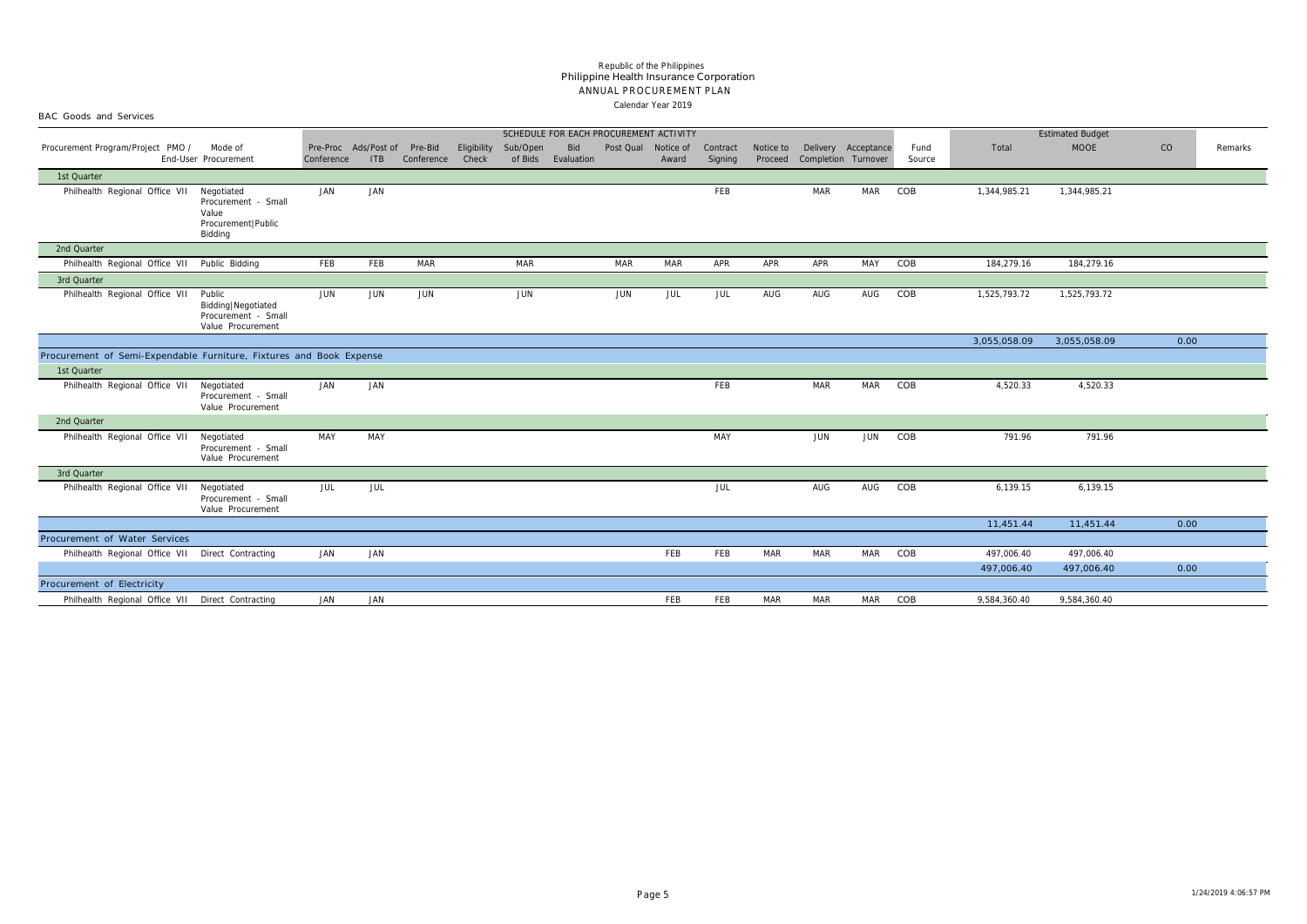BAC Goods and Services

|                                                               | SCHEDULE FOR EACH PROCUREMENT ACTIVITY<br>Pre-Proc Ads/Post of<br>Pre-Bid<br>Eligibility Sub/Open<br>Bid<br>Notice to Delivery Acceptance<br>Mode of<br>Post Qual Notice of<br>Contract<br>Proceed Completion Turnover |            |            |            |              |            |                    |            |       |         |            |            |            |                |              | <b>Estimated Budget</b> |      |         |
|---------------------------------------------------------------|------------------------------------------------------------------------------------------------------------------------------------------------------------------------------------------------------------------------|------------|------------|------------|--------------|------------|--------------------|------------|-------|---------|------------|------------|------------|----------------|--------------|-------------------------|------|---------|
| Procurement Program/Project PMO /                             | End-User Procurement                                                                                                                                                                                                   | Conference | ITB        | Conference | <b>Check</b> |            | of Bids Evaluation |            | Award | Signing |            |            |            | Fund<br>Source | Total        | <b>MOOE</b>             | CO   | Remarks |
|                                                               |                                                                                                                                                                                                                        |            |            |            |              |            |                    |            |       |         |            |            |            |                | 9,584,360.40 | 9,584,360.40            | 0.00 |         |
| Procurement of Postage and Delivery Services                  |                                                                                                                                                                                                                        |            |            |            |              |            |                    |            |       |         |            |            |            |                |              |                         |      |         |
| Philhealth Regional Office VII                                | Public<br>Bidding   Negotiated<br>Procurement - Agency<br>to Agency                                                                                                                                                    | JUN        | JUN        | JUN        |              | JUN        |                    | JUN        | JUL   | JUL     | AUG        | AUG        | AUG        | COB            | 6,356,165.00 | 6,356,165.00            |      |         |
|                                                               |                                                                                                                                                                                                                        |            |            |            |              |            |                    |            |       |         |            |            |            |                | 6,356,165.00 | 6,356,165.00            | 0.00 |         |
| Procurement of Cable, Satellite, Telegraph and Radio Services |                                                                                                                                                                                                                        |            |            |            |              |            |                    |            |       |         |            |            |            |                |              |                         |      |         |
| Philhealth Regional Office VII Direct Contracting             |                                                                                                                                                                                                                        | JAN        | JAN        |            |              |            |                    |            | JAN   | JAN     | FEB        | FEB        | MAR COB    |                | 38,188.00    | 38,188.00               |      |         |
|                                                               |                                                                                                                                                                                                                        |            |            |            |              |            |                    |            |       |         |            |            |            |                | 38,188.00    | 38,188.00               | 0.00 |         |
| Procurement of Janitorial Services                            |                                                                                                                                                                                                                        |            |            |            |              |            |                    |            |       |         |            |            |            |                |              |                         |      |         |
| Philhealth Regional Office VII Public Bidding                 |                                                                                                                                                                                                                        | <b>JAN</b> | JAN        | <b>JAN</b> |              | <b>JAN</b> |                    | <b>JAN</b> | FEB   | FEB     | MAR        | MAR        | <b>MAR</b> | COB            | 2,822,899.68 | 2,822,899.68            |      |         |
|                                                               |                                                                                                                                                                                                                        |            |            |            |              |            |                    |            |       |         |            |            |            |                | 2,822,899.68 | 2,822,899.68            | 0.00 |         |
| Procurement of Security Services                              |                                                                                                                                                                                                                        |            |            |            |              |            |                    |            |       |         |            |            |            |                |              |                         |      |         |
| Philhealth Regional Office VII Public Bidding                 |                                                                                                                                                                                                                        | <b>JAN</b> | <b>JAN</b> | <b>JAN</b> |              | <b>JAN</b> |                    | JAN        | FEB   | FEB     | <b>MAR</b> | <b>MAR</b> | <b>MAR</b> | COB            | 9,725,640.72 | 9,725,640.72            |      |         |
|                                                               |                                                                                                                                                                                                                        |            |            |            |              |            |                    |            |       |         |            |            |            |                | 9,725,640.72 | 9,725,640.72            | 0.00 |         |
| Repair and Maintenance of Office Equipment                    |                                                                                                                                                                                                                        |            |            |            |              |            |                    |            |       |         |            |            |            |                |              |                         |      |         |
| Philhealth Regional Office VII Negotiated                     | Procurement - Small<br>Value Procurement                                                                                                                                                                               | JUL        | JUL        |            |              |            |                    |            |       | JUL     |            | AUG        | AUG        | COB            | 450,000.00   | 450,000.00              |      |         |
|                                                               |                                                                                                                                                                                                                        |            |            |            |              |            |                    |            |       |         |            |            |            |                | 450,000.00   | 450,000.00              | 0.00 |         |
| Repair and Maintenance of Motor Vehicles                      |                                                                                                                                                                                                                        |            |            |            |              |            |                    |            |       |         |            |            |            |                |              |                         |      |         |
| Philhealth Regional Office VII Negotiated                     | Procurement - Small<br>Value Procurement                                                                                                                                                                               | JUL        | JUL        |            |              |            |                    |            |       | JUL     |            | AUG        | AUG        | COB            | 450,000.00   | 450,000.00              |      |         |
|                                                               |                                                                                                                                                                                                                        |            |            |            |              |            |                    |            |       |         |            |            |            |                | 450,000.00   | 450,000.00              | 0.00 |         |
| Repair and Maintenance of Furniture and Fixtures              |                                                                                                                                                                                                                        |            |            |            |              |            |                    |            |       |         |            |            |            |                |              |                         |      |         |
| Philhealth Regional Office VII Negotiated                     | Procurement - Small<br>Value Procurement                                                                                                                                                                               | JUL        | JUL        |            |              |            |                    |            |       | JUL     |            | AUG        | AUG        | COB            | 80,000.00    | 80,000.00               |      |         |
|                                                               |                                                                                                                                                                                                                        |            |            |            |              |            |                    |            |       |         |            |            |            |                | 80,000.00    | 80,000.00               | 0.00 |         |
| Procurement of Advertising Services                           |                                                                                                                                                                                                                        |            |            |            |              |            |                    |            |       |         |            |            |            |                |              |                         |      |         |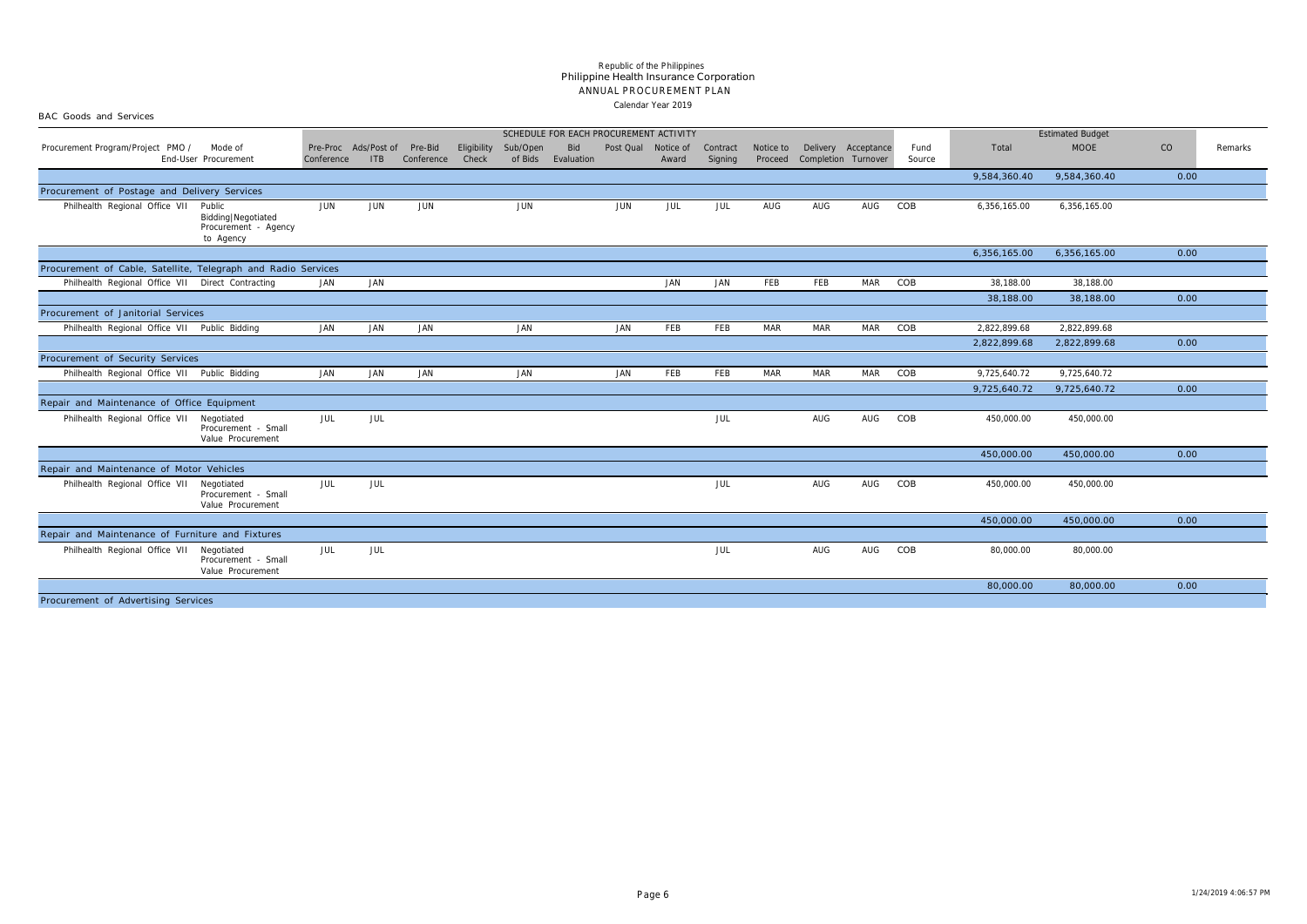| BAC Goods and Services                              |                                                                      |            |                                            |            |                      |                     |                   |                                        |       |                     |                      |                                            |            |                |               |                         |      |         |
|-----------------------------------------------------|----------------------------------------------------------------------|------------|--------------------------------------------|------------|----------------------|---------------------|-------------------|----------------------------------------|-------|---------------------|----------------------|--------------------------------------------|------------|----------------|---------------|-------------------------|------|---------|
|                                                     |                                                                      |            |                                            |            |                      |                     |                   | SCHEDULE FOR EACH PROCUREMENT ACTIVITY |       |                     |                      |                                            |            |                |               | <b>Estimated Budget</b> |      |         |
| Procurement Program/Project PMO /                   | Mode of<br>End-User Procurement                                      | Conference | Pre-Proc Ads/Post of Pre-Bid<br><b>ITB</b> | Conference | Eligibility<br>Check | Sub/Open<br>of Bids | Bid<br>Evaluation | Post Qual Notice of                    | Award | Contract<br>Signing | Notice to<br>Proceed | Delivery Acceptance<br>Completion Turnover |            | Fund<br>Source | Total         | <b>MOOE</b>             | CO   | Remarks |
| Philhealth Regional Office VII Direct               | Contracting   Negotiated<br>Procurement - Small<br>Value Procurement | JUN        | JUN                                        |            |                      |                     |                   |                                        | JUL   | JUL                 | AUG                  | AUG                                        | AUG        | COB            | 1,808,117.20  | 1,808,117.20            |      |         |
|                                                     |                                                                      |            |                                            |            |                      |                     |                   |                                        |       |                     |                      |                                            |            |                | 1,808,117.20  | 1,808,117.20            | 0.00 |         |
| Marketing and Promotional                           |                                                                      |            |                                            |            |                      |                     |                   |                                        |       |                     |                      |                                            |            |                |               |                         |      |         |
| Philhealth Regional Office VII Negotiated           | Procurement - Small<br>Value Procurement                             | JAN        | JAN                                        |            |                      |                     |                   |                                        |       | FEB                 |                      | MAR                                        | MAR        | COB            | 5,457,400.00  | 5,457,400.00            |      |         |
|                                                     |                                                                      |            |                                            |            |                      |                     |                   |                                        |       |                     |                      |                                            |            |                | 5,457,400.00  | 5,457,400.00            | 0.00 |         |
| Procurement of Printing and Binding Services        |                                                                      |            |                                            |            |                      |                     |                   |                                        |       |                     |                      |                                            |            |                |               |                         |      |         |
| Philhealth Regional Office VII Negotiated           | Procurement - Small<br>Value Procurement                             | JAN        | JAN                                        |            |                      |                     |                   |                                        |       | FEB                 |                      | MAR                                        | <b>MAR</b> | COB            | 912,600.00    | 912,600.00              |      |         |
|                                                     |                                                                      |            |                                            |            |                      |                     |                   |                                        |       |                     |                      |                                            |            |                | 912,600.00    | 912,600.00              | 0.00 |         |
| Procurement of Transportation and Delivery Services |                                                                      |            |                                            |            |                      |                     |                   |                                        |       |                     |                      |                                            |            |                |               |                         |      |         |
| Philhealth Regional Office VII Negotiated           | Procurement - Small<br>Value Procurement                             | JAN        | FEB                                        |            |                      |                     |                   |                                        |       | FEB                 |                      | <b>MAR</b>                                 | MAR        | COB            | 655,000.00    | 655,000.00              |      |         |
|                                                     |                                                                      |            |                                            |            |                      |                     |                   |                                        |       |                     |                      |                                            |            |                | 655,000.00    | 655,000.00              | 0.00 |         |
| Procurement of Rental Services                      |                                                                      |            |                                            |            |                      |                     |                   |                                        |       |                     |                      |                                            |            |                |               |                         |      |         |
| Philhealth Regional Office VII Negotiated           | Procurement - Lease<br>of Real Property and<br>Venue                 | JAN        | JAN                                        |            |                      |                     |                   |                                        | JAN   | JAN                 | FEB                  | FEB                                        | MAR        | COB            | 34,641,369.94 | 34,641,369.94           |      |         |
|                                                     |                                                                      |            |                                            |            |                      |                     |                   |                                        |       |                     |                      |                                            |            |                | 34,641,369.94 | 34,641,369.94           | 0.00 |         |
| Procurement of Subscription Services                |                                                                      |            |                                            |            |                      |                     |                   |                                        |       |                     |                      |                                            |            |                |               |                         |      |         |
| Philhealth Regional Office VII Negotiated           | Procurement - Small<br>Value<br>Procurement   Direct<br>Contracting  | JAN        | JAN                                        |            |                      |                     |                   |                                        | FEB   | FEB                 | <b>MAR</b>           | <b>MAR</b>                                 | MAR        | COB            | 200,400.00    | 200,400.00              |      |         |
|                                                     |                                                                      |            |                                            |            |                      |                     |                   |                                        |       |                     |                      |                                            |            |                | 200,400.00    | 200,400.00              | 0.00 |         |
| Other Corporate Activities                          |                                                                      |            |                                            |            |                      |                     |                   |                                        |       |                     |                      |                                            |            |                |               |                         |      |         |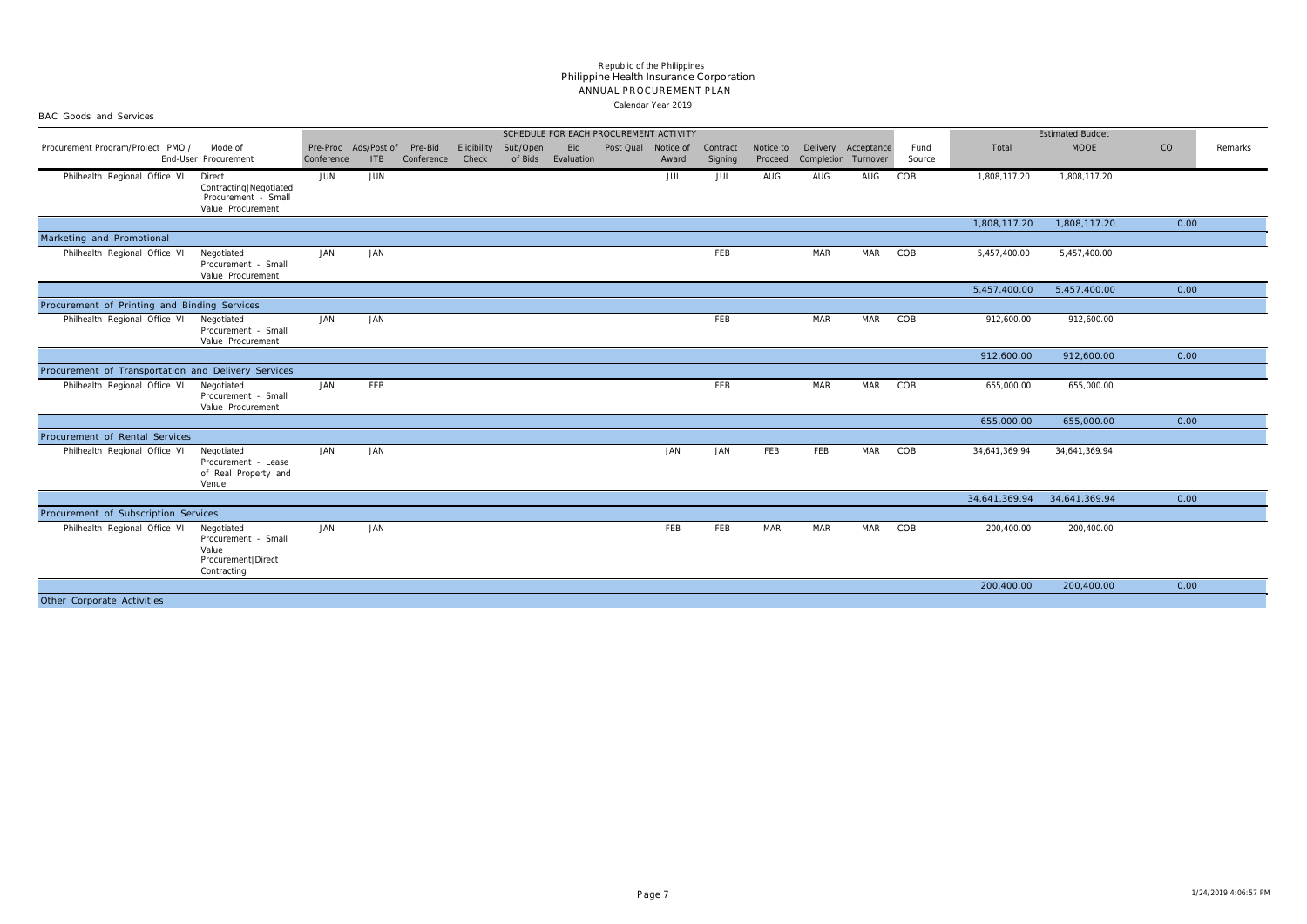BAC Goods and Services

|                                   |                                                        |            |                                    |                       |                      |                     | SCHEDULE FOR EACH PROCUREMENT ACTIVITY |           |                    |                     |                      |                     |                     |                |               | <b>Estimated Budget</b> |               |         |
|-----------------------------------|--------------------------------------------------------|------------|------------------------------------|-----------------------|----------------------|---------------------|----------------------------------------|-----------|--------------------|---------------------|----------------------|---------------------|---------------------|----------------|---------------|-------------------------|---------------|---------|
| Procurement Program/Project PMO / | Mode of<br>End-User Procurement                        | Conference | Pre-Proc Ads/Post of<br><b>ITB</b> | Pre-Bid<br>Conference | Eligibility<br>Check | Sub/Open<br>of Bids | <b>Bid</b><br>Evaluation               | Post Qual | Notice of<br>Award | Contract<br>Signing | Notice to<br>Proceed | Completion Turnover | Delivery Acceptance | Fund<br>Source | Total         | <b>MOOE</b>             | CO            | Remarks |
| Philhealth Regional Office VII    | Negotiated<br>Procurement - Small<br>Value Procurement | FEB        | FEB                                |                       |                      |                     |                                        |           |                    | MAR                 |                      | MAR                 | APR                 | COB            | 307,600.00    | 307,600.00              |               |         |
|                                   |                                                        |            |                                    |                       |                      |                     |                                        |           |                    |                     |                      |                     |                     |                | 307,600.00    | 307,600.00              | 0.00          |         |
| Registration of Motor Vehicle     |                                                        |            |                                    |                       |                      |                     |                                        |           |                    |                     |                      |                     |                     |                |               |                         |               |         |
| Philhealth Regional Office VII    | Negotiated<br>Procurement - Small<br>Value Procurement | JUL        | JUL                                |                       |                      |                     |                                        |           |                    | JUL                 |                      | AUG                 | AUG                 | COB            | 36,300.00     | 36,300.00               |               |         |
|                                   |                                                        |            |                                    |                       |                      |                     |                                        |           |                    |                     |                      |                     |                     |                | 36,300.00     | 36,300.00               | 0.00          |         |
| Corporate Forum                   |                                                        |            |                                    |                       |                      |                     |                                        |           |                    |                     |                      |                     |                     |                |               |                         |               |         |
| Philhealth Regional Office VII    | Negotiated<br>Procurement - Small<br>Value Procurement | JAN        | JAN                                |                       |                      |                     |                                        |           |                    | JAN                 |                      | FEB                 | MAR                 | COB            | 1,321,000.00  | 1,321,000.00            |               |         |
|                                   |                                                        |            |                                    |                       |                      |                     |                                        |           |                    |                     |                      |                     |                     |                | 1,321,000.00  | 1,321,000.00            | 0.00          |         |
| Medical Expenses                  |                                                        |            |                                    |                       |                      |                     |                                        |           |                    |                     |                      |                     |                     |                |               |                         |               |         |
| Philhealth Regional Office VII    | Negotiated<br>Procurement - Small<br>Value Procurement | JUL        | JUL                                |                       |                      |                     |                                        |           |                    | JUL                 |                      | AUG                 | AUG                 | COB            | 704,700.00    | 704,700.00              |               |         |
|                                   |                                                        |            |                                    |                       |                      |                     |                                        |           |                    |                     |                      |                     |                     |                | 704,700.00    | 704,700.00              | 0.00          |         |
| Note: System generated report.    |                                                        |            |                                    |                       |                      |                     |                                        |           |                    |                     |                      |                     |                     | Total          | 96,942,930.41 | 83,933,551.21           | 13,009,379.20 |         |